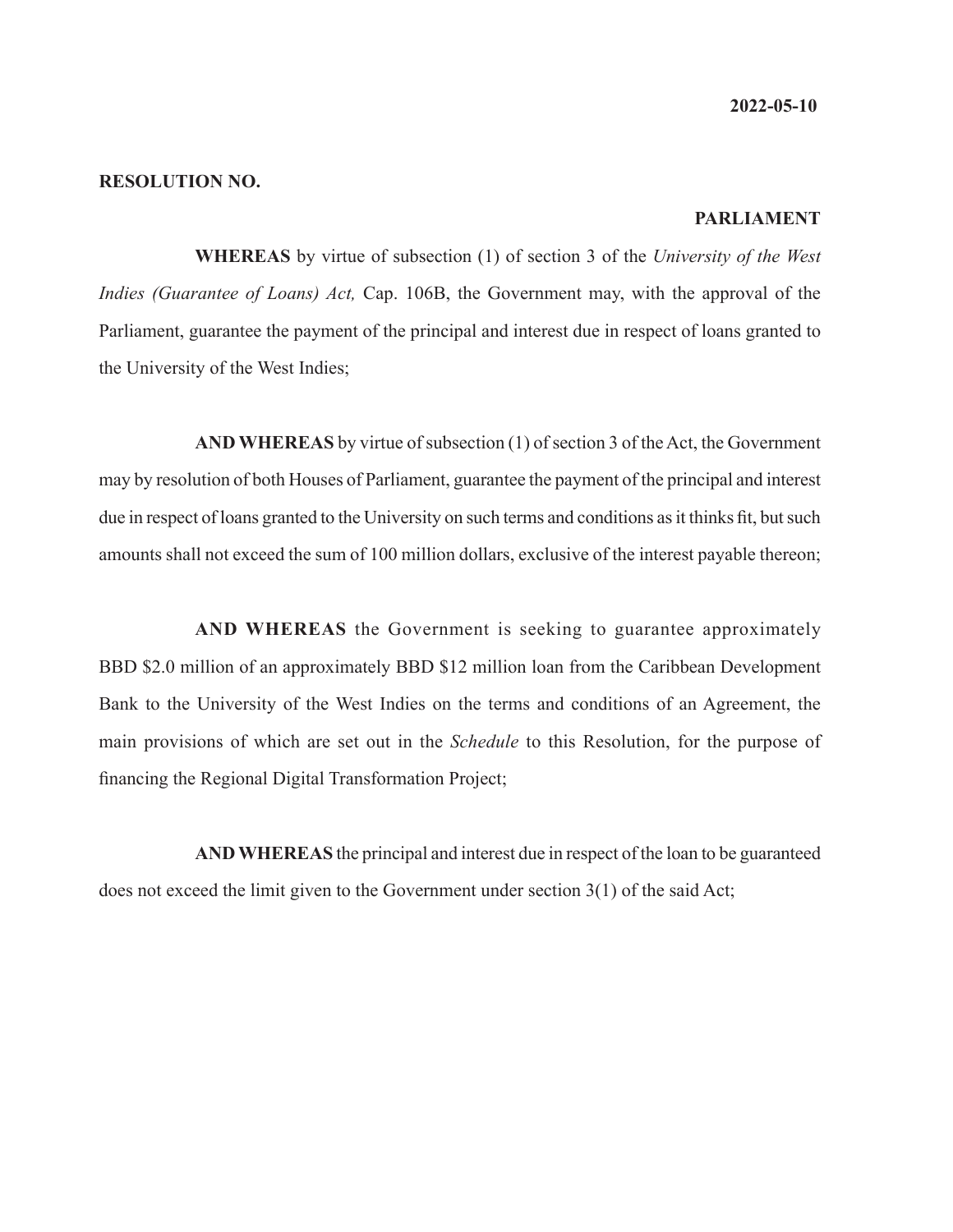**BE IT RESOLVED** that Parliament approve the guarantee by the Government of approximately BBD \$2.0 million of an approximately BBD \$12 million loan to be granted to the University from the Caribbean Development Bank for the purpose of financing the Regional Digital Transformation Project on the terms and conditions of an Agreement, the main provisions of which are set out in the *Schedule*.

**APPROVED** by the House of Assembly this day of , Two

Thousand and Twenty-two.

## **Speaker**

**APPROVED** by the Senate this day of , Two

Thousand and Twenty-two.

 **President**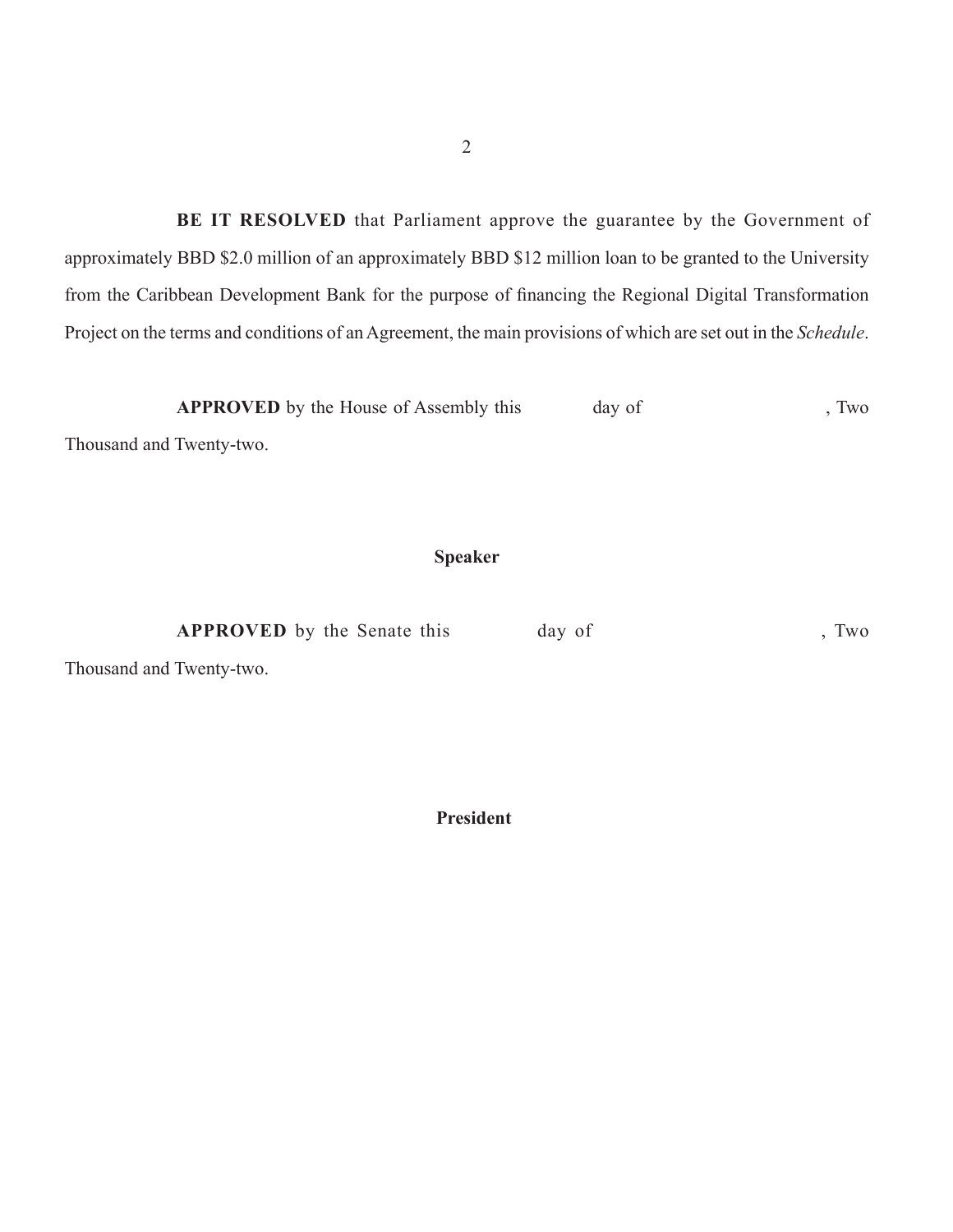## **SCHEDULE**

## **TERMS AND CONDITIONS**

| Facility:                 | Loan.                                                                                     |                                                                                                                    |
|---------------------------|-------------------------------------------------------------------------------------------|--------------------------------------------------------------------------------------------------------------------|
| Lender:                   | Caribbean Development Bank.                                                               |                                                                                                                    |
| Amount:                   | BBD \$4 000 000 Special Fund Resources and<br>BBD \$8 000 000 Ordinary Capital Resources. |                                                                                                                    |
| <b>Guaranteed Amount:</b> | BBD \$2 000 000 of the Special Fund Resources portion.                                    |                                                                                                                    |
| Borrower:                 | University of the West Indies.                                                            |                                                                                                                    |
| Guarantor:                | Government of Barbados.                                                                   |                                                                                                                    |
| Purpose:                  | To finance a Regional Digital Transformation Project.                                     |                                                                                                                    |
| Moratorium:               | Special Fund Resources:                                                                   | 3 years.                                                                                                           |
|                           | Ordinary Capital Resources: 3 years.                                                      |                                                                                                                    |
| Term:                     | Inclusive of Grace Period:                                                                | Special Fund Resources: 30 years.<br>Ordinary Capital Resources: 20 years.                                         |
| Repayment:                | Special Fund Resources:                                                                   | 108 equal or approximately equal,<br>consecutive quarterly payments on the<br>due dates.                           |
|                           |                                                                                           | Ordinary Capital Resources: 68 equal or approximately equal<br>consecutive quarterly payments on<br>the due dates. |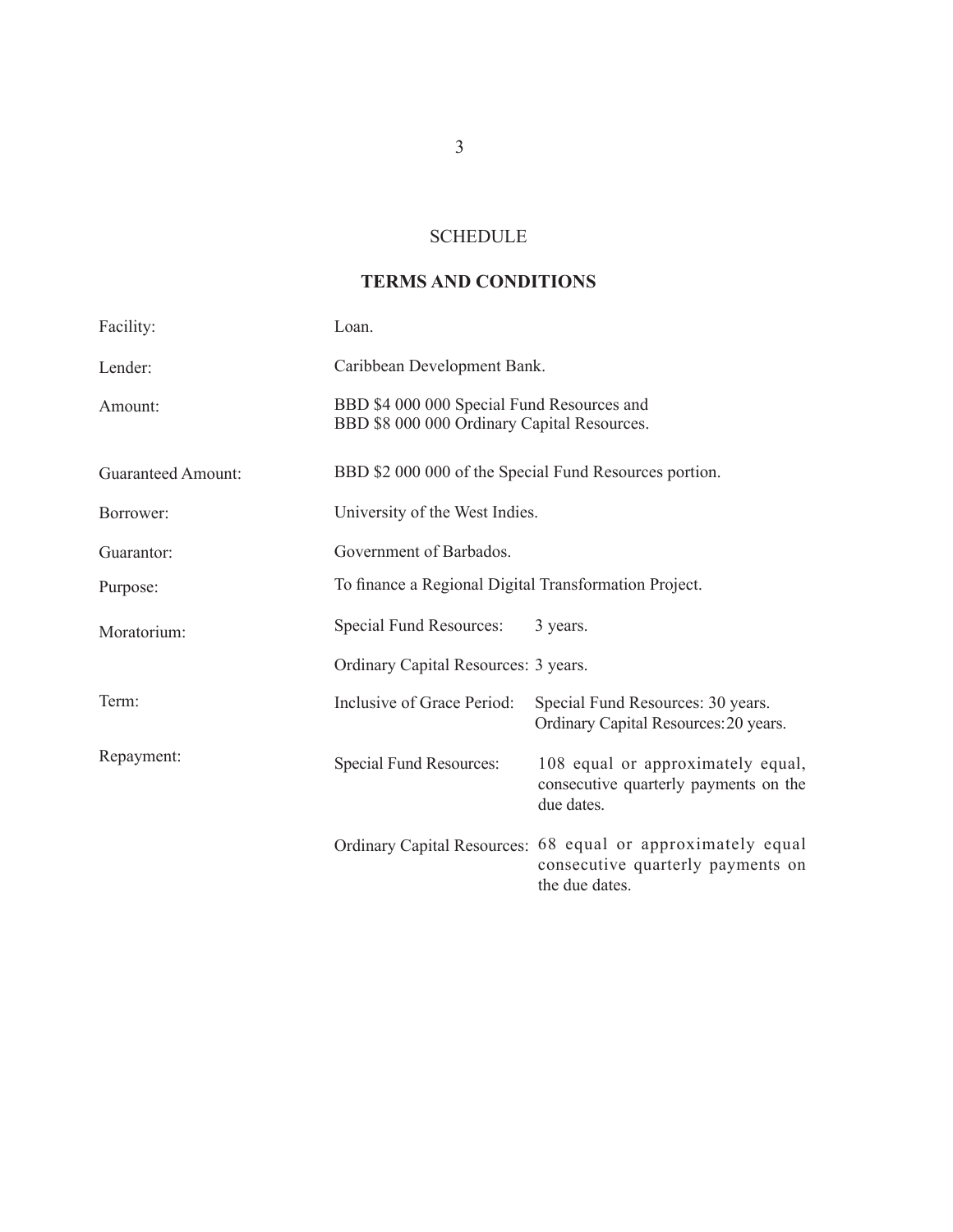*Schedule - (Concl'd)*

# **TERMS AND CONDITIONS -** (Concl'd)

| Interest rate:                                                 | Special Fund Resources: Per annum, fixed 0.75%.                                                                                            |                                                                                                                                                                     |  |
|----------------------------------------------------------------|--------------------------------------------------------------------------------------------------------------------------------------------|---------------------------------------------------------------------------------------------------------------------------------------------------------------------|--|
|                                                                |                                                                                                                                            | Ordinary Capital Resources: Per annum, variable, currently 3.60%,<br>payable quarterly on the balance of the<br>loan withdrawn and outstanding at the<br>due dates. |  |
| <b>Committment Fee:</b>                                        | Special Fund Resources:                                                                                                                    | Not applicable.                                                                                                                                                     |  |
|                                                                |                                                                                                                                            | Ordinary Capital Resources: 1.0% per annum on undisbursed balance<br>from the $60th$ day after the date of the<br>loan agreement.                                   |  |
| Security:                                                      | The Borrower shall furnish or cause to be furnished to the Bank the<br>Guarantee Agreements, in form and substance acceptable to the Bank. |                                                                                                                                                                     |  |
| Conditions precedent to First<br>Disbursement for the purposes |                                                                                                                                            |                                                                                                                                                                     |  |
| of this Resolution:                                            | The Guarantee Agreements have been executed.                                                                                               |                                                                                                                                                                     |  |
| Governing Law:                                                 | Laws of Barbados.                                                                                                                          |                                                                                                                                                                     |  |